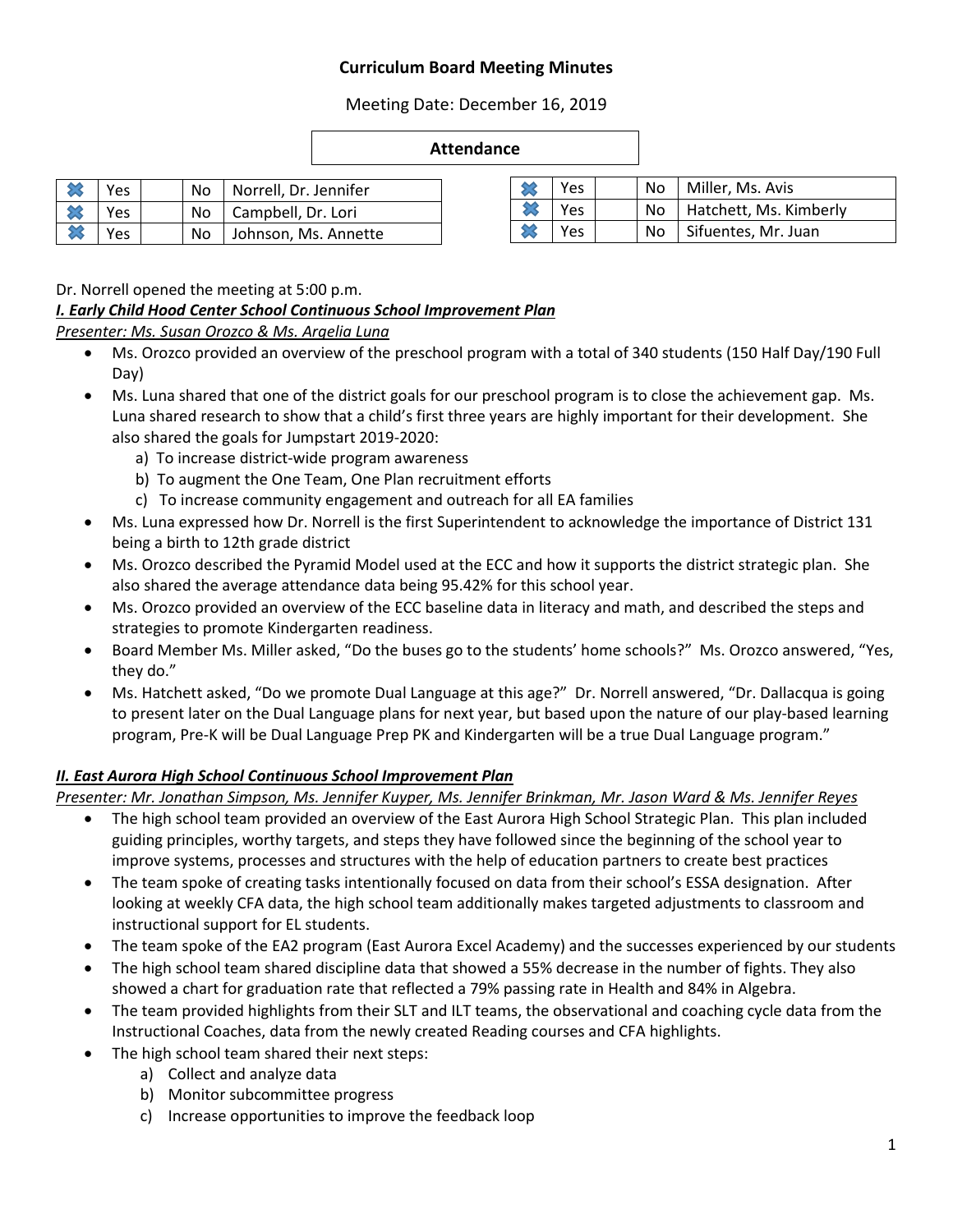- d) Create additional opportunities for teacher leadership
- e) Encourage students to reflect upon and "own" their data
- f) Increase support for building-wide annotating text initiative
- g) Monitor PLC data
- h) Embed unit recovery throughout the school year
- i) Repopulate and monitor "Algebra Boost"
- j) Utilize winter MAP data to modify instruction and increase support
- k) Increase opportunities for parent involvement and engagement
- Ms. Miller asked, "What happens with the student who does not do well at all? When you are referring to the parent involvement piece, do the parents help motivate the students or are they a lost cause?" Mr. Simpson replied, "Everything we tell our students we tell our parents. In our meetings with parents, we talk about important issues happening around the high school. Our parent attendance has increased tremendously and they definitely are working with us to provided support to their kids in the areas need it."
- Mr. Sifuentes congratulated the high school team for their improvement on attendance.

## *III. Dual Language FY21 Overview*

#### *Presenter: Dr. Lisa Dallacqua, Dr. Glenda Rosado & Dr. Rita Guzman*

- Dr. Dallacqua provided an overview of FY21 Dual Language planning update.
- The team shared research regarding the different models, teacher configurations, language allocation minutes, curriculum writing and assessment development.
- In conclusion the team shared the following summary:
	- a) Dual language basics: Partial vs Immersion, 1-way vs 2-way and 1 Teacher vs 2 Teacher
	- b) Dual Language Education Book Study: Putting Research into Action by Dr. Sonia Soltero
	- c) Preliminary Staffing Needs Assessments: Building audits and summative staffing needs
- Ms. Hatchett asked, "Which model is most effective for our student population?" Dr. Dallacqua replied, "For our student population where the majority of students speak Spanish, the 80/20 model will be the best, and for the students that come in with another language that is not Spanish, the 50/50 model will be the safest." Ms. Hatchett added that we have the ability to put our District on the map when every child that graduates, from the district, comes out Bilingual. Dr. Norrell agreed and mentioned "That is our plan". We are proposing for all Kindergarten classrooms to have a Language component, meaning that for all Kindergarteners entering FY21 in the District the program we are offering is Dual Language. She added that typically this programs are only offer in private schools that cost \$30.000 per year, or in smalls groups in our surrounding districts.
- Dr. Norrell added that students that are on dual language programs, based on research, surpass their peers by Junior High
- Ms. Miller asked "What happens to the students with parents that do not want their kids in a Dual Language class"? Dr. Campbell replied "This is the program we are offering District wide"

#### *IV. School Improvement Plan Reports*

*Presenter: Ms. Lisa Skelly* 

- Ms. Skelly provided a summary of 2019 school designations data and spoke about the process for the School Improvement planning and reporting
- Ms. Skelly described the reporting framework to be completed by the School Leadership. Areas include the continuous improvement cycle, data analysis, assessments and engagement with learning partners.
- Lastly, she talked about the monitoring process for each individual school improvement report.
- Ms. Hatchett asked, "Will we find all of the detailed information in each school report?" Ms. Skelly replied that all of this information is available for them to see in each building report (attached).

*V. 2021 Registration Process Presenter: Dr. Lori Campbell*